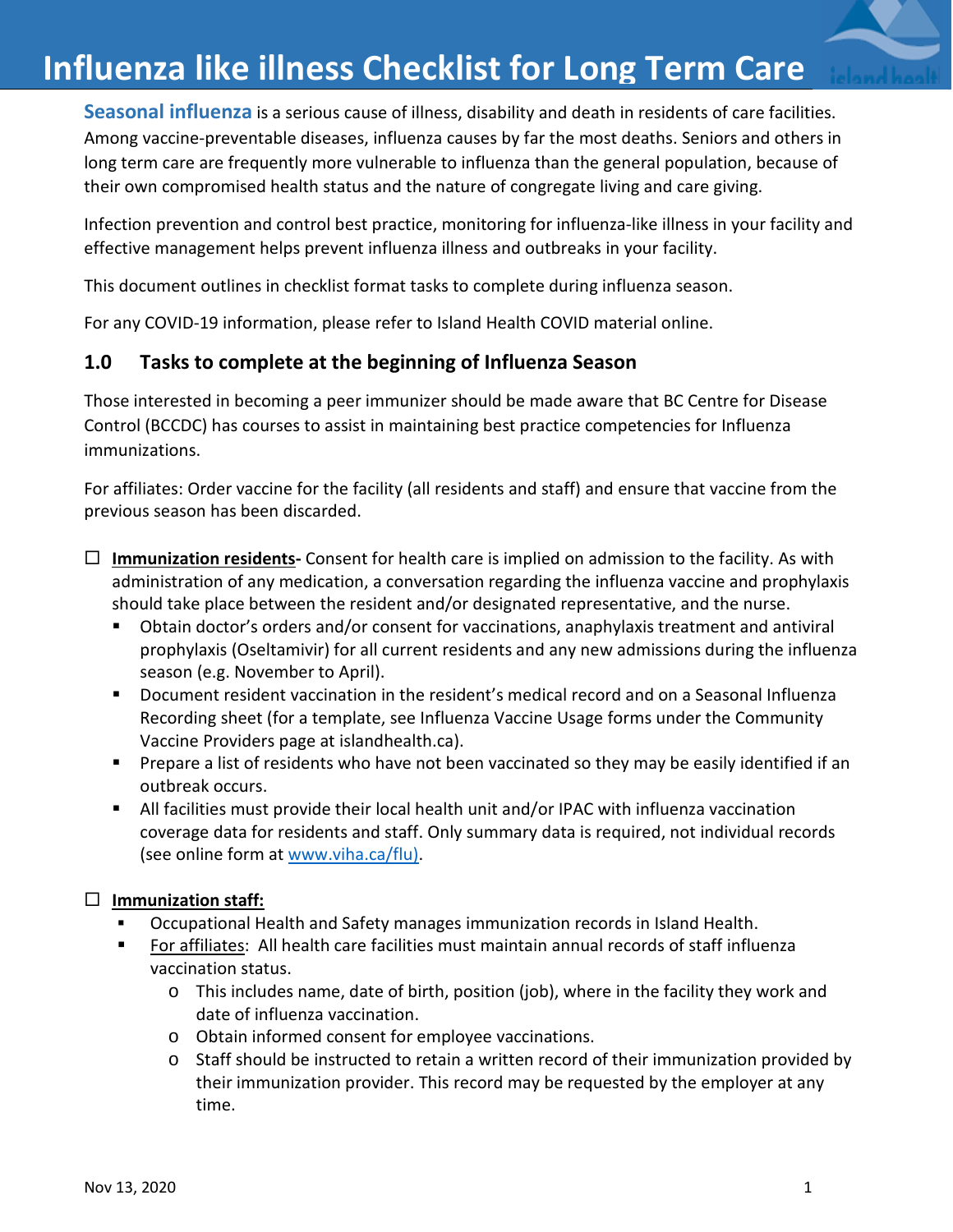- o Staff who report a medical contraindication to influenza vaccination should provide medical documentation, and be recorded as having a "contraindication" on the facility staff immunization record.
- o Prepare a list of unimmunized staff who may need to be excluded or started on antiviral medication in the event of an outbreak.
- **Antiviral Medication**: **Preplan** for antiviral medication dosage for prophylaxis and treatment of residents. Neuraminidase inhibitors (Oseltamivir and Zanamivir) remain the recommended drugs of choice for treatment or prophylaxis against influenza A or B for this season. Due to persisting resistance to Amantadine® among the majority of circulating influenza strains, it is not recommended at this time. Oseltamivir is available in 75 mg capsules as well as a powder that can be reconstituted into an oral suspension at 12 mg/mL.
	- 1. Identify residents who have not had a serum creatinine in the previous 12 months, and/or are suspected of renal impairment. If renal impairment is stable, a creatinine clearance within the last year can be used to calculate the Tamiflu™ dosage. If renal impairment is unstable, then Creatinine should be obtained within the previous month. The first dose of Tamiflu™ can be given and the blood sample for Creatinine can be taken at the same time if not available on the chart and the sample can be resulted before the next dose.
	- **OR**
	- 2. Compile a complete and up to date list of these residents to be used by lab services to draw STAT creatinine in the event of an outbreak. This option should only be used by facilities that have ready access to mobile lab services that will be prepared to draw labs on all identified residents in a very short period of time (i.e. within 24 hours of the declaration of an outbreak). Ensure that a plan is in place for lab services to draw STAT creatinine (within 24 hours of an outbreak declaration) on all vulnerable residents in the event of an outbreak.
	- **Affiliates:** 
		- o Connect with your local pharmacy supplier to develop an outbreak antiviral implementation plan. This plan should address how your facility can receive antiviral medications for all residents in a timely way in the event of an influenza outbreak. Weekend, holiday and after hours coverage options should be discussed.
		- o Healthcare workers who require prophylaxis should attend their family physician to receive a prescription.
	- Island Health:
		- o Residents: Managed by pharmacy
		- o [Island Health Staff:](https://intranet.viha.ca/departments/infection_prevention/Documents/toolkits/ILI-RC-5-residential-congregate-living-for-all-influenza-cases-and-during-outbreaks-for-front-line-staff.pdf) Antiviral may be offered to staff dependent on the outbreak and presenting risk. This will be determined at the Outbreak Management System (OMS) meeting. Symptomatic staff will be directed to an employee health advisor who will provide direction on work restriction, return to work and if prophylaxis is indicated.
- **Respiratory etiquette**: Consider increasing access to hand sanitizers and/or hand washing facilities for staff, visitors and residents during influenza season. Also providing access to tissues and no touch garbage containers can decrease transmission.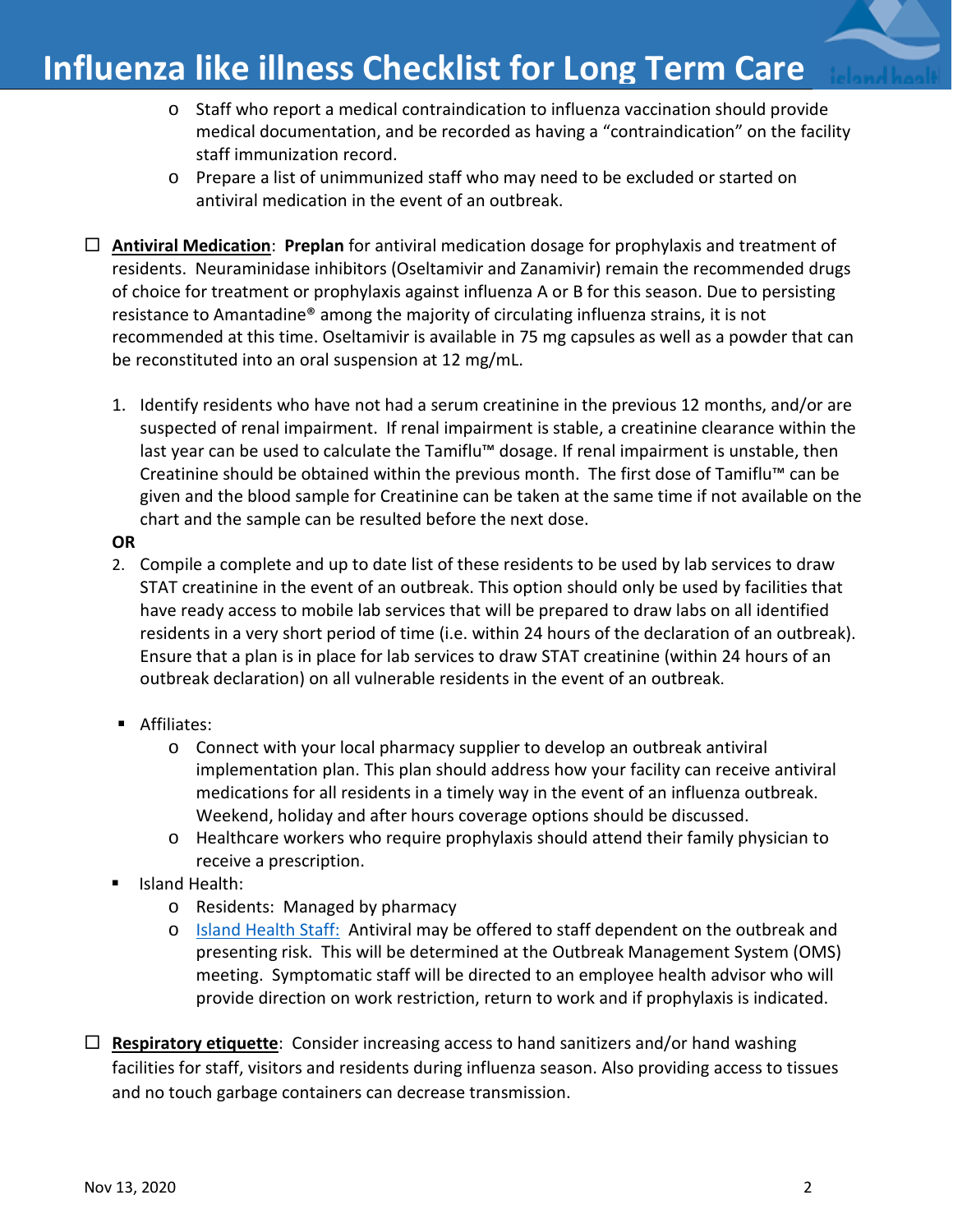

# **Influenza like illness Checklist for Long Term Care**

## **Staff educations**:

- **Increase messaging to staff, residents and visitors about hand washing and other personal** infection control measures through various media (e.g. posters, newsletters, staff meetings, and email).
- **Conduct in-service training for employees regarding:** 
	- o Signs and symptoms of influenza in patients and staff, and appropriate follow up actions.
	- o The importance of reporting all respiratory illness in residents or staff immediately to the appropriate person for your facility (i.e. Director of Care, Infection Control).
	- o Proper use of Personal Protective Equipment (PPE)
	- o Importance of not reporting to work ill
- $\Box$  Ensure that masks and personal protective equipment are available for unimmunized visitors and staff.
- $\Box$  Establish a plan for quickly accessing masks and other PPE in the case of a surge in demand at your facility.

# **2.0 Monitoring for Influenza-Like Illness (ILI)**

- $\Box$  Review with staff periodically:
	- **Signs and symptoms of influenza in patients and staff, and appropriate follow up actions**
	- **The importance of reporting all respiratory illness in residents or staff immediately to the** appropriate person for your facility (i.e. Director of Care, Infection Control)
	- The importance of ill staff not reporting to work in your facility or any other care facility while they have symptoms.
	- Ensure the influenza algorithms are available and the staff are familiar with them.

# **3.0 Outbreak Preparation**

Check on the status of [influenza outbreaks](https://www.islandhealth.ca/learn-about-health/infection-prevention-control-ipac/active-outbreak) in your community as this may affect your staffing or patient transfers.

 $\Box$  Familiarize yourself with the management of an outbreak.

- Review Management of Single Cases of ILI among Residents and algorithms found in the ILI [toolkit for affiliates](https://www.islandhealth.ca/learn-about-health/infection-prevention-control-ipac/toolkits-infectious-diseases) on the internet and [ILI toolkit for VIHA](https://intranet.viha.ca/departments/infection_prevention/toolkits/Pages/influenza-like-Illness-toolkit.aspx) owned facilities.
- Consider how you will implement control measures including restricting residents, tray service, enhanced cleaning, cohorting staff, and reporting of cases.
- **Prepare a communication plan for residents, staff, volunteers and visitors to be activated in** the event of an outbreak.
- [What to include in an outbreak plan.](https://www.islandhealth.ca/sites/default/files/2018-05/what-to-include-outbreak-management-plan.pdf) For affiliates

# **4.0 Managing Influenza Illness & Outbreaks**

 $\square$  Resident/Staff Management: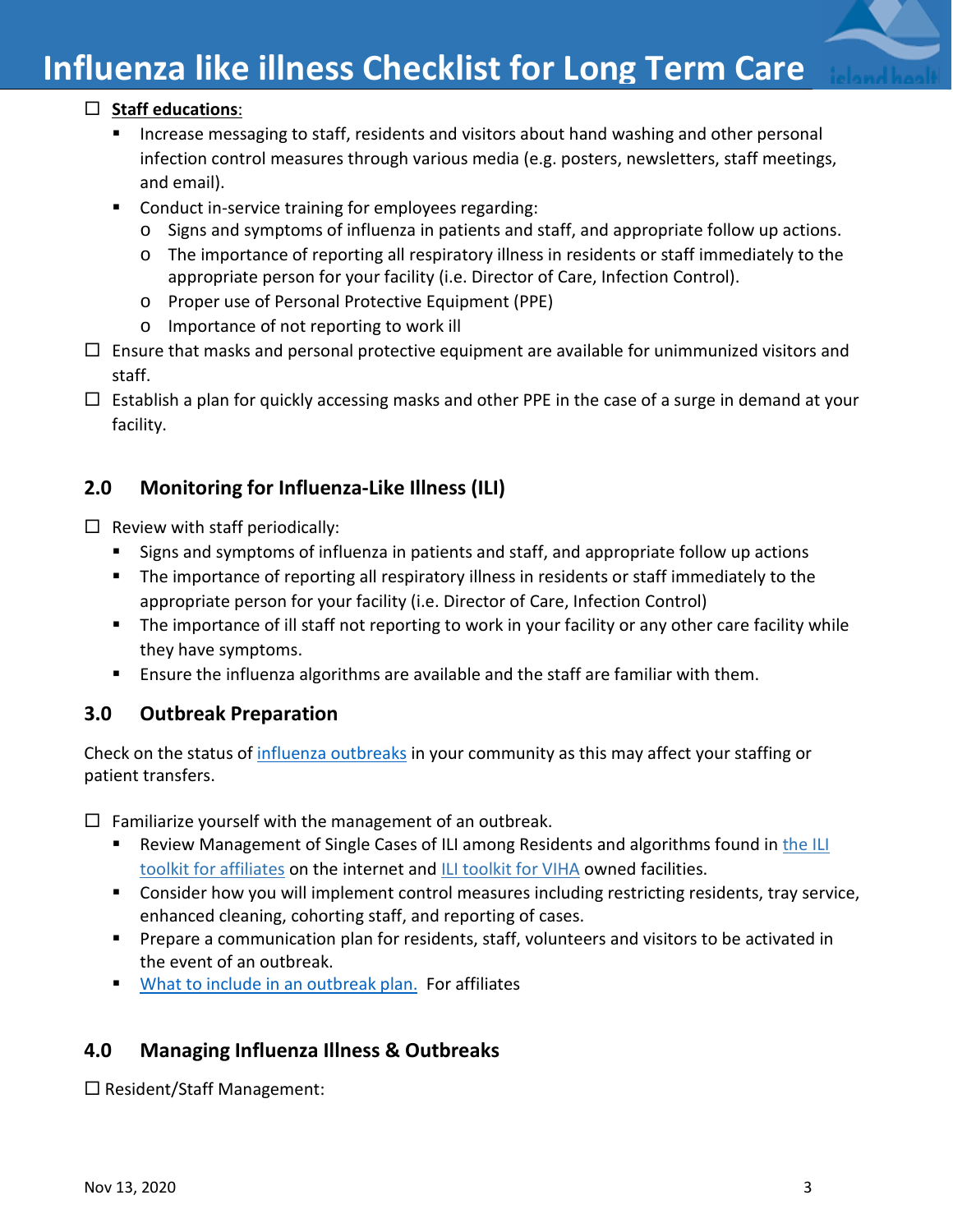# **Influenza like illness Checklist for Long Term Care**

- **All facilities: Follow site management outbreak and staff algorithms** found in the ILI toolkit [for affiliates](https://www.islandhealth.ca/learn-about-health/infection-prevention-control-ipac/toolkits-infectious-diseases) and [ILI toolkit for Island Health facilities](https://intranet.viha.ca/departments/infection_prevention/toolkits/Pages/Influenza-likeIllnessToolkit.aspx) (updated annually).
- If influenza is suspected, notify the resident's physician for assessment, including the use of antiviral medication, which should be given in the first 48 hours for treatment.
- **D**bserve roommates of a case and others in the facility for symptoms.
- Aerosol generating medical procedures (AGMP) should be avoided, if possible, in residents with a respiratory infection. Use of an N95 respirator is required when performing AGMPs.

 $\Box$  Treatment and Prophylaxis:

- A physician order is required for treatment dose.
	- o Prophylaxis will continue until the outbreak is declared over. Prophylaxis should begin within 48 hours of exposure. Affiliates to consult with Communicable Disease for prophylaxis orders.

Treatment Dosage of Oseltamivir® for individuals 13 years and older:

- Renal function normal or CrCl >60ml/min: 75 mg po twice daily x 5 days
- Impaired renal function (CrCl 30-60 ml/min): 30 mg po twice daily OR 75 mg po once daily x 5 days
- Severely impaired renal function (CrCl 10-30 ml/min): 30 mg po once daily x 5 days
- Renal failure (CrCl <10 ml/min): 75 mg po ONCE during illness

Prophylaxis:

- Renal function normal or CrCl> 60 ml/min: 75 mg po once daily until prophylaxis no longer required.
- **IF Impaired renal function (CrCl 30-60ml/min): 75 mg po on alternate days or 30 mg po daily until** no longer required.
- Severely impaired renal function (CrCl 10-30 ml/min):30 mg po on alternate days until no longer required.

#### $\Box$  Line listing/ communication:

**Island Health owned and operated**: Report cases of ILI to their Infection Control Practitioner. Complete the daily line list and send to IPAC daily no later than 1000. . All actions for admission/site specific concerns will be addressed during the daily outbreak management structure teleconference.

**Affiliates:** Contact Medical Director, Manager **and** Communicable Disease

Outbreaks are to be reported within 24 hours. Affiliate facilities report to Vancouver Island Health Authority (VIHA) Public Health, Communicable Disease Program as follows:

South Island: 1-866-665-6626 Central Island: 1-866-770-7798 North Island: 1-877-887-8835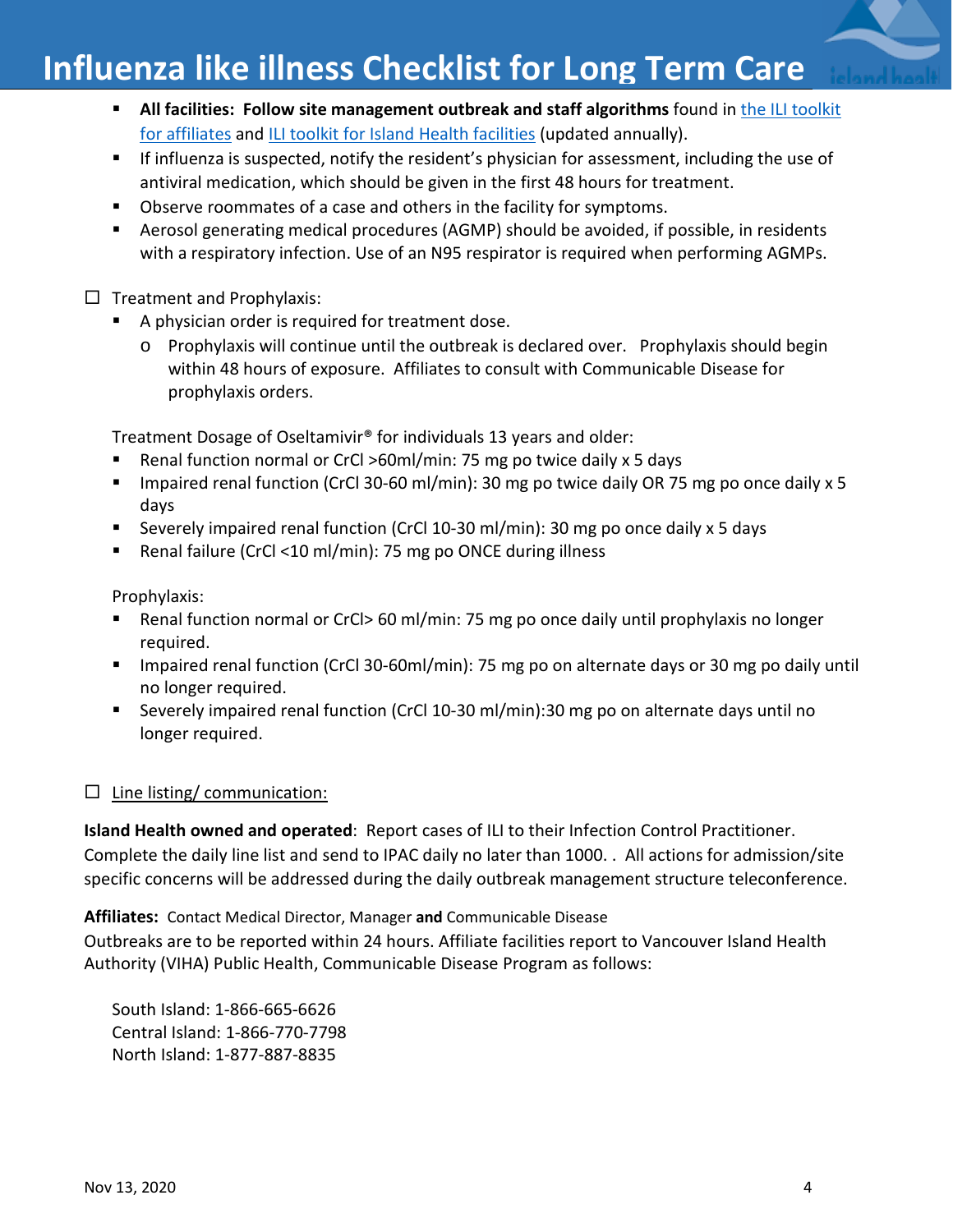Publicly funded Assisted Living residences should contact the Home & Community Care Assisted Living Case Manager and other contacts on their facility notification list, such as support staff supervisors/managers, and the Office of the Assisted Living Registrar (if applicable).

#### **[Other actions to take](https://intranet.viha.ca/departments/infection_prevention/toolkits/Pages/ResidentialCongregate.aspx) during an outbreak in the facility:**

- Post signs alerting visitors to the outbreak. Implement other communications about the outbreak according to your facility's communication plan **[Outbreak Stop Sign Poster -](https://intranet.viha.ca/departments/infection_prevention/Documents/posters_and_brochures/regional-stop-sign-outbreaks-ResCare.pdf) Residential**.
- Verify immunization status of all residents. (Re)Offer influenza vaccine to any unvaccinated residents and record on the Influenza Vaccination and Prophylaxis Tracking Form.
- List names of symptomatic residents on the [tracking list](https://www.islandhealth.ca/sites/default/files/ili-tracking-list.pdf). The tracking list is to be sent daily to Infection Prevention and Control (IPAC)/ Communicable Disease(fax or email).
- Affiliates
	- o Stop new admissions
	- o Readmissions are allowed only in consultation with Public Health: try to return these patients to unaffected units.

# **5.0 Definitions**

#### Case of influenza-like illness (ILI):

- New or worsening cough with fever \* or a temperature that is abnormal for that individual **and one or more of the following**:
- **Sore throat**
- Athralgia (painful joints)
- Myalgia (muscle pain)
- Headache
- **Prostration**
- **\*Fever: temperature >38°C**
- **Alternatively, fever that is abnormal for that individual. Temperature <35.6° C or >37.4° C may be indicative of health conditions or medical therapy such as the use of antiinflammatory medications, use of corticosteroids, etc. Temperature > 38° C may not always be present in infected elderly persons.**

#### ILI Outbreak:

- Within a residential care facility Two or more cases of ILI in residents, patients, clients or staff within 7 days.
- In Island health cases must be epidemiologically linked (more than one room/floor /common area/staff). IPAC will determine if the site meets the definition of an outbreak.
- An Influenza outbreak identified will only be declared over by an ICP in consultation with the MM for Island Health facilities or the CD Program in consultation with the MHO for affiliates. Outbreaks will be declared over either;  $\cdot$  8 days from the start of the symptoms in the last patient. Or 4 days after the start of symptoms in a staff member. This time can be extended but not shortened by the IPAC team or CD program.